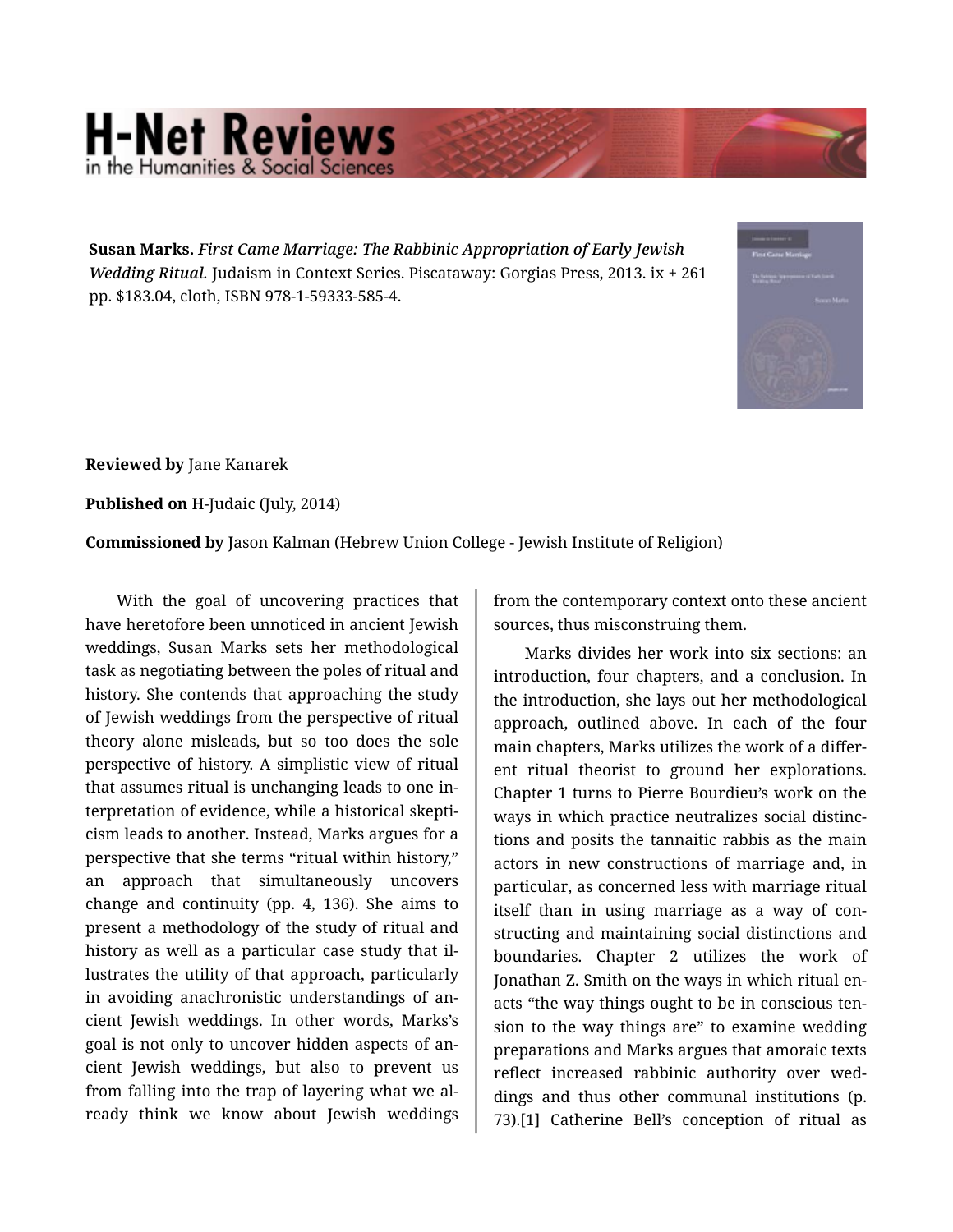process, something embedded in its temporal his‐ torical context and thus changing over time, grounds chapter 3's examination of tannaitic wed‐ ding processions and their conceptions of end time. Chapter 4 uses Sherry Ortner's conceptual‐ ization of ritual acts and change to argue that the recitation of wedding blessings reflects a deepen‐ ing amoraic rabbinic authority over communal weddings and a ritualization of that authority. The book thus builds to a larger point about ex‐ panding rabbinic authority itself. In addition to the work of these ritual theorists, Marks also uti‐ lizes evidence from non-rabbinic sources and the larger Greco-Roman context in order to further il‐ luminate her rabbinic sources.

Chapter 1 most challenges the contemporary reader's understanding of Jewish weddings. Marks opens with the first mishnah from tractate Kiddushin that prescribes three methods through which a man acquires a woman: money, document, and intercourse. She argues that most scholars have misunderstood this mishnah as de‐ scribing a betrothal ritual when in fact it is better understood as part of an after-the-fact rabbinic policing of communal boundaries. Utilizing Bour‐ dieu's idea of ritual as having the social function of establishing boundaries of legitimacy, Marks contends that this mishnah, and Mishnah Kid‐ dushin as a whole, should not be viewed as pri‐ marily describing the transition from a personal status of not-betrothed to betrothed (ritual as rites of passage) but rather as a description of who in society may never betroth and who may. Thus, tannaitic literature expands the biblical categories of who may and may not marry from non-Jews to include certain categories of Jews, such as a *mamzer* (the child of a forbidden union) who may only marry another *mamzer*. Building her case also through the examination of Roman pagan and Christian slavery, Marks points out that Ro‐ man society acknowledged two types of marriage: one recognized by Roman law, *conubium*, and one recognized by custom and practice, *contubernium*, applicable to noncitizens inegligi‐

ble for *conubium*, such as slaves. Much as Roman society stratified marriage, so too did rabbinic so‐ ciety. Betrothal becomes a location through which the rabbis establish their own citizenship laws and a new understanding of the community Is‐ rael.

Whereas tannaitic sages were less concerned with locating themselves within the actual performance of ritual, Marks argues that amoraic rabbis strive for a more authoritative role over wedding ritual itself. One location in which she sees this is in the amoraic formulation of new blessings to ac‐ company wedding feasts, a liturgy that the Baby‐ lonian Talmud attributes to what the Mishnah and Tosefta call the grooms' blessing (M. Megillah 4:3, T. Megillah 3:14, bKetubot 7b-8a). Using Ort‐ ner's idea that communal change becomes possi‐ ble only when power relations shift in a way that actors can view an alternative vision, Marks con‐ tends that such a situation applied during the amoraic period. Again, turning to comparative ev‐ idence, she points to phenomena in roughly con‐ temporaneous Roman and Christian society in An‐ tioch, Rome, and Mesopotamia that might provide an environment for a new rabbinic vision: the recitation of blessings at Christian weddings by Roman bishops and disputes over the value of celibacy. The liturgy for the grooms' blessing be‐ comes a vehicle for increasing rabbinic authority and influence not only over communal bound‐ aries but also over precisely how those bound‐ aries are enacted. Textual traces of more detailed ritual are evidence of a growing communal rab‐ binic authority.

The larger goal of Marks's project is ad‐ mirable: to articulate a methodology for using rit‐ ual theory to help us better understand rabbinic history and in particular the development of wed‐ ding ritual. She also continuously cautions us against the danger of our modern-day tendency to view weddings as rites of passage and the ways in which that may mislead our reading of ancient evidence. Nevertheless, there are a few places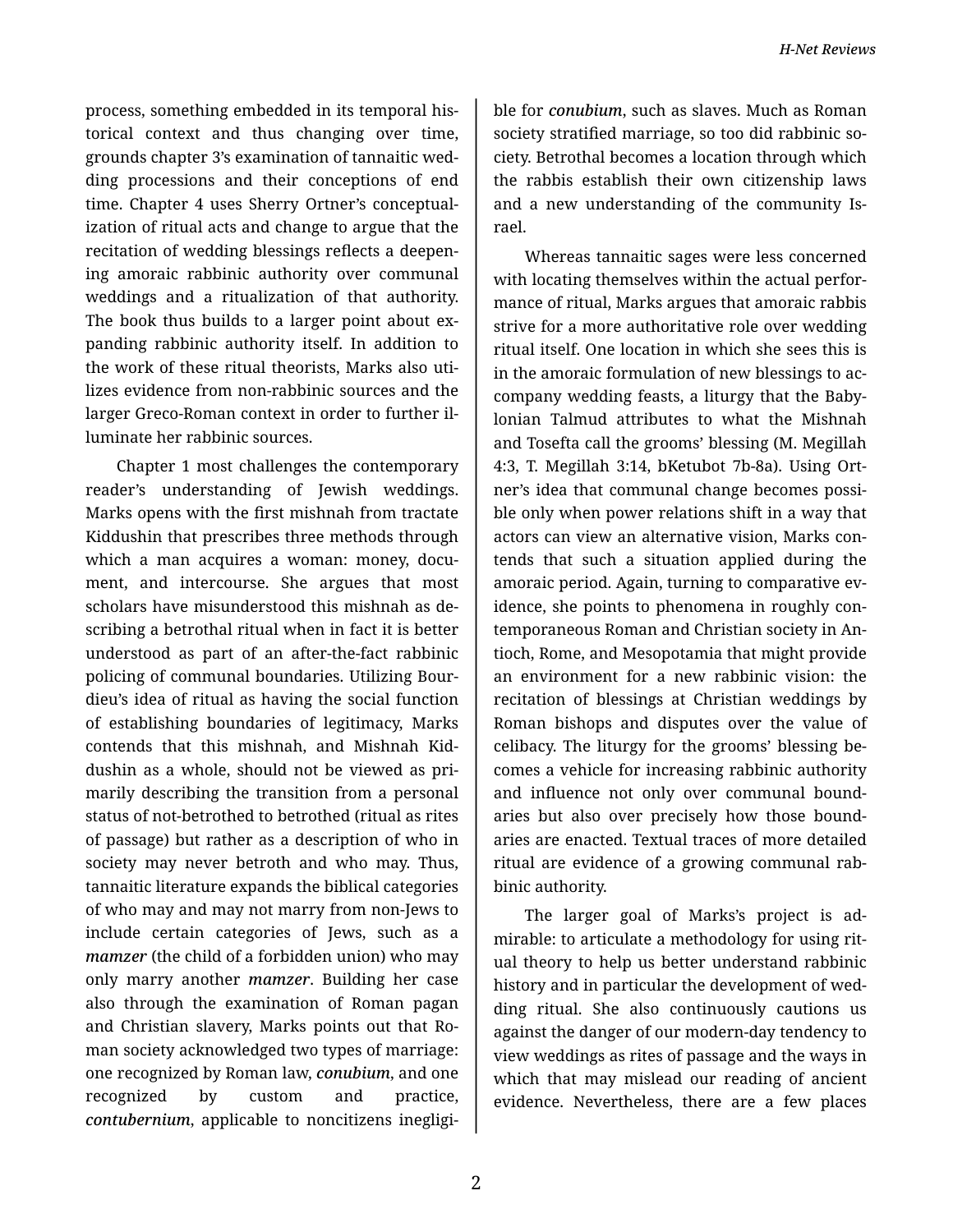where Marks is misled by contemporary assump‐ tions. For example, she reads the evolution of M. Kiddushin 1:1's three methods of acquisition money, document, and sexual intercourse—to map onto the practices of respectively the betrothal ring, the *ketubah* (marriage contract), and seclusion of the bride and groom after the ritual. While money does map onto the betrothal ring, document and sexual intercourse remain as other means of effecting betrothal. The *ketubah* is a doc‐ ument that does not effect a status change for the woman but names financial obligations of the groom to the bride in the case of death or divorce. Seclusion after the wedding is one understanding of *huppah*, the legal process by which a woman moves from the status of betrothed to fully mar‐ ried.[2] Marks also uses the term "minyan" to de‐ scribe the quorum of ten required for the grooms' blessing, but "minyan" is not used in classical rab‐ binic literature to refer to a quorum of ten. Simi‐ larly, I am not convinced that the amoraic sages began to view themselves as "communal leaders at life-cycle ceremonies" (p. 187). Again, this per‐ spective seems anachronistic. Were the rabbis be‐ ginning to frame themselves as authorities over life-cycle moments or rather again crafting a vi‐ sion of a rabbinic community of which these mo‐ ments were simply one aspect? The evidence is ambiguous. My above critiques illustrate the diffi‐ culty of avoiding anachronistic readings of wed‐ dings and layering onto ancient sources contem‐ porary vocabulary and concerns, even for a schol‐ ar whose self-named task is to avoid such a prob‐ lematic.

The challenge that Marks lays before histori‐ ans of ancient society is a worthy one: to negotiate between and integrate the disciplines of ritual and history in order to avoid the pitfalls of anachronistic readings of evidence. Turning Marks's methodology on its head, I wonder how we would also reread contemporary Jewish wed‐ dings through the ritual theorists she utilizes to elucidate ancient ones?

Notes

[1]. Jonathan Z. Smith, *Imagining Religion: From Babylon to Jonestown* (Chicago: University of Chicago Press, 1982), 63.

[2]. On *ketubah*, see, for example, Mishneh Torah, Hilkhot Ishut 10:7. On *huppah*, see the long discussion in Arukh Ha-shulhan Even Ha-ezer Hilkhot Kiddushin, 55.